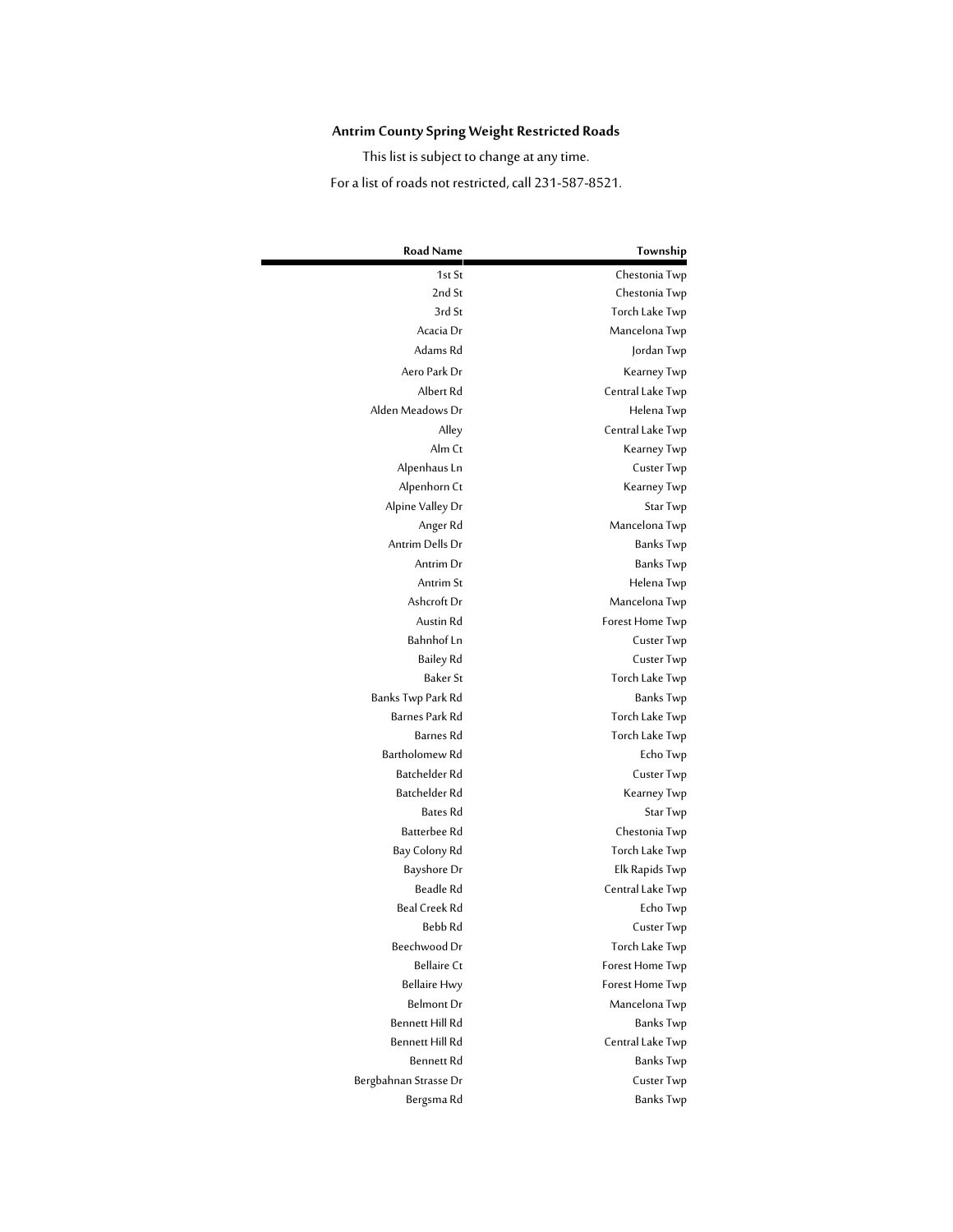Best Rd Banks Twp Best St **Helena Twp** Big Marsh Rd Jordan Twp Big Marsh Rd Warner Twp Birch Lake Rd Milton Twp Birch Point Dr **Elk Rapids Twp** Birch St Chestonia Twp Birch St Star Twp Birch View Dr Torch Lake Twp Birchbark Dr Mancelona Twp Blackberry Ln Star Twp Blackhawk Dr Mancelona Twp Blasko Rd Warner Twp Blue Lake Rd Mancelona Twp Blueview Ln<br>
Central Lake Twp Bocook Rd Mancelona Twp Bogey Run **Kearney Twp** Bonair Dr Mancelona Twp Boss Rd Banks Twp Brake Rd Custer Twp Brant Rd Banks Twp Breezewood Dr Mancelona Twp Briar Ln<br>
Forest Home Twp Briarcrest Dr Mancelona Twp Brookfield Dr Mancelona Twp Brown Rd Banks Twp Brown St Mancelona Twp Buck Ln Mancelona Twp Buck Ridge Ct **Milton Twp** Buckler Rd **Echo Twp** Bucksdale Ct Mancelona Twp Buell Rd Warner Twp Buhland Rd **Forest Home Twp** Buhland Rd Central Lake Twp Bundy Rd Chestonia Twp Bunker Hill Rd **Central Lake Twp** Bunker Hill Rd **Echo Twp** Burch Ter Central Lake Twp Burns Rd Echo Twp Burrel Rd Kearney Twp Bush Rd **Kearney Twp** Bussa Rd<br>
Milton Twp Byers Rd Banks Twp Cabin Ln<br>
Milton Twp Cairn Hwy **Milton Twp** Camp Rd Central Lake Twp Campbell Rd Milton Twp Carpenter Rd **Kearney Twp** Cascade Rd Chestonia Twp Cedar Ct Forest Home Twp Cedar Ln<br>
Forest Home Twp

Brettonwoods Heights Dr Milton Twp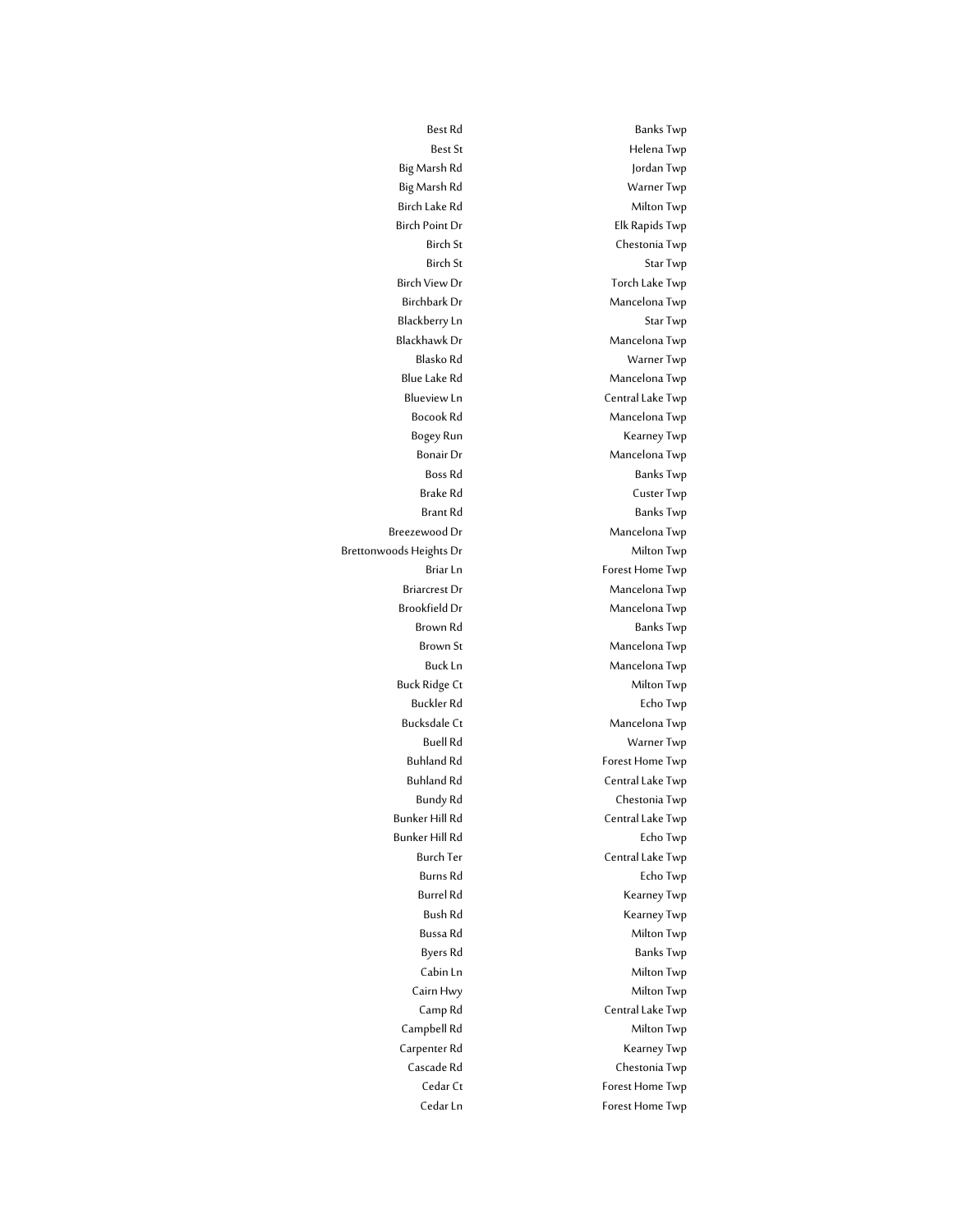Cedar River Dr Kearney Twp Cedar River Rd Mancelona Twp Cedar River Rd Chestonia Twp Cedar St **Helena Twp** Cedar Way **Milton Twp** Cedarbrook Dr Star Twp Cedardale Ct Star Twp Cedarwood Ct Star Twp Cedarwood Dr Star Twp Cemetery Rd **Helena Twp** Cemetery Rd
Helena Twp
Benetery Rd
annual Cemetery Rd
Benetery Rd
Benetery Rd
Benetery Rd
Benetery Rd
Benetery Rd
Benetery Rd
Benetery Rd
Benetery Rd
Benetery Rd
Benetery Rd
Benetery Rd
Benetery Rd
Benetery Rd
Benetery Rd Chaney Dr Milton Twp Chapman Rd **Helena Twp** Charles St Warner Twp Cherokee Trl **Torch Lake Twp** Cherry Ave Milton Twp Cherry Ave Milton Twp Cherrystone Ct Mancelona Twp Childs Rd Central Lake Twp Chippewa Trl Torch Lake Twp Church Rd Central Lake Twp Church Rd Banks Twp Church Rd Banks Twp Cihak Rd Jordan Twp Cinder Hill Rd Mancelona Twp Cinder Hill Rd Star Twp Clairmont Dr Mancelona Twp Clam Lake Dr Forest Home Twp Clam Lake Rd Forest Home Twp Clark Rd Central Lake Twp Clarmont Dr Mancelona Twp Clay Pit Bridge Rd Banks Twp Clearview Dr **Kearney Twp** Clearwater Point Rd Elk Rapids Twp Cleveland Ave **Forest Home Twp** Cliffmont Dr Mancelona Twp Coats St Warner Twp Coats St Warner Twp Coeling Rd Banks Twp Coleman Rd Torch Lake Twp Concilla Weeman Rd **Forest Home Twp** Conrad Rd
Mancelona Twp
Mancelona Twp
Mancelona Twp
Mancelona Twp
Mancelona Twp
Mancelona Twp
Mancelona Twp
Mancelona Twp
Mancelona Twp
Mancelona Twp
Mancelona Twp
Mancelona Twp
Mancelona Twp
Mancelona Twp
Mancelona Twp
Ma Cottage Dr Forest Home Twp Coulter Rd Warner Twp Coulter Rd Warner Twp Country Club Dr Mancelona Twp County Line Rd **County** Line Rd **Custer Twp**Custer Twp **Custer** County Line Rd Mancelona Twp Courchevel Ln Custer Twp Crawford Rd Central Lake Twp Crawford Rd Banks Twp

Cedar River Dr Custer Twp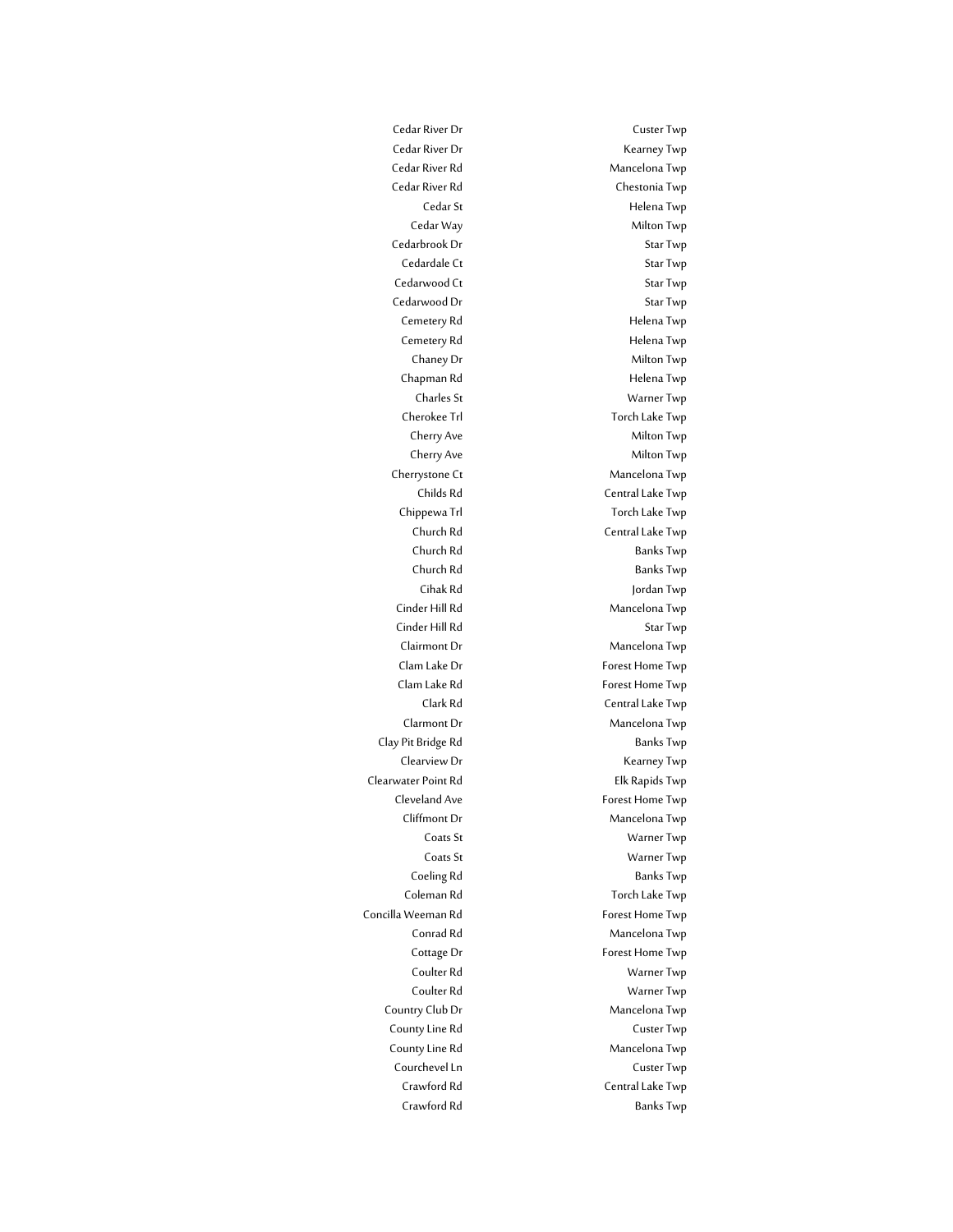Crescent Dr Star Twp Crestmont Ct Mancelona Twp Crestmont Dr Mancelona Twp Crestrose Dr Mancelona Twp Crestview Cir **Star Twp** Crestwood Cir Mancelona Twp Crestwood Dr Mancelona Twp Creswell Rd
Torch Lake Twp
Torch Lake Twp
Torch
Lake Twp
Torch
Lake Twp
Torch
Lake Twp
Torch
Lake Twp
Torch
Lake Twp
Torch
Lake Twp
Torch
Lake Twp
Torch
Lake Twp
Torch
Lake Twp
Torch
Lake Twp
Torch
Lake Twp
Torch
Lake Twp Creswell Rd
Torch Lake Twp
Torch Lake Twp
Torch
Lake Twp
Torch
Lake Twp
Torch
Lake Twp
Torch
Lake Twp
Torch
Lake Twp
Torch
Lake Twp
Torch
Lake Twp
Torch
Lake Twp
Torch
Lake Twp
Torch
Lake Twp
Torch
Lake Twp
Torch
Lake Twp Crook Lake Rd Mancelona Twp Crossbow Dr Star Twp Crystal Beach Rd **Helena Twp** Crystal Springs Rd **Helena Twp** D B Trl Custer Twp Davock Rd Forest Home Twp Dawson Rd Central Lake Twp Deadmans Hill Rd Warner Twp Deepwater Point Dr Forest Home Twp Deepwood Ct Mancelona Twp Deepwood Dr Mancelona Twp Deerpath Dr Star Twp Del Mason Rd<br>
Kearney Twp Del Mason Rd Custer Twp Dellwood Cir Star Twp Dellwood Dr Star Twp Derenzy Rd<br>
Kearney Twp Derenzy Rd Echo Twp Deskin Dr Kearney Twp Devlin Rd Central Lake Twp Devolder Rd Star Twp Deward Rd Mancelona Twp Dickinson Rd Echo Twp Dingman School Rd **Echo Twp** Dobbins Rd Mancelona Twp Dobleski Rd Warner Twp Doctor Rd Banks Twp Doerr Rd Mancelona Twp Doerr Rd Chestonia Twp Drake Rd Jordan Twp Driftwood Ct Star Twp Dunson Ln Star Twp Dunson Rd
Forest Home Twp
Bunson Rd
<sub>Forest</sub> Home Twp
<sub>Forest</sub> Easley Rd Milton Twp East Elk Lake Dr Milton Twp East Harbor Dr **Elk Rapids Twp** East Jordan Rd Banks Twp East Jordan Rd Banks Twp East Limits St **Mancelona** Twp East St Star Twp East St **Helena Twp** East Torch Lake Dr Torch Lake Twp East Torch Lake Dr **East Torch Lake Dr** Helena Twp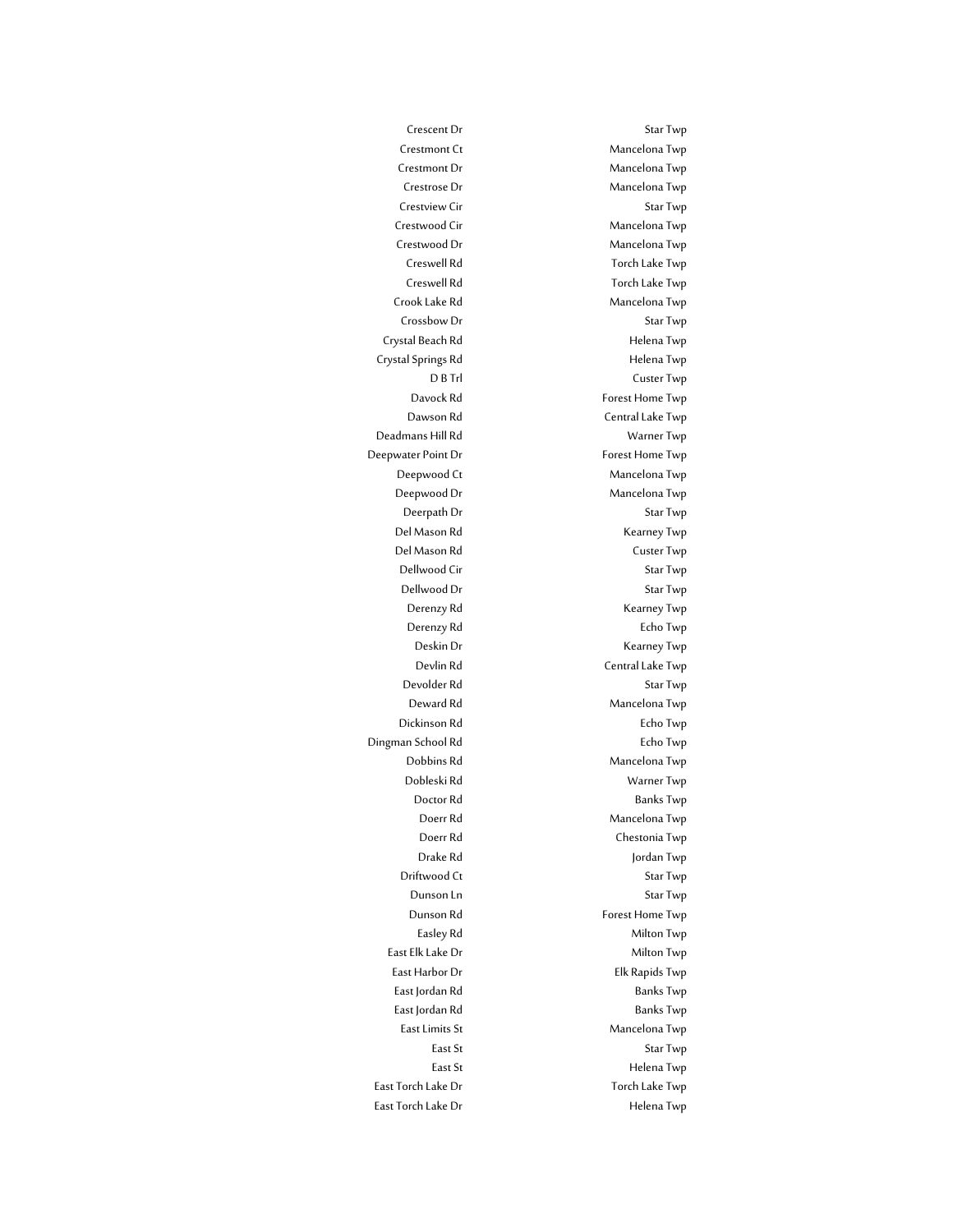East Torch Lake Dr Central Lake Twp Eastcott Rd Star Twp Eastport BAS Torch Lake Twp Eastwood Ct **Custer Twp** Eaton Rd Banks Twp Eckhardt Rd Central Lake Twp Eckhardt Rd Forest Home Twp Eddy School Rd<br>
Kearney Twp Eddy School Rd<br>
Chestonia Twp Edelweiss Dr Kearney Twp Edwards Rd Warner Twp Elder Rd **Helena Twp** Elder Rd<br>
Mancelona Twp Elder Rd Custer Twp Elkhart Dr Mancelona Twp Ellie Ln Mancelona Twp Elm St Chestonia Twp Elmwood St Chestonia Twp Erickson Rd Milton Twp Essex Rd Banks Twp Eva Dr Star Twp Fairfield Ct Mancelona Twp Fairhaven Ct **Mancelona** Twp Fairmont Ct Mancelona Twp Fairmont Dr Milton Twp Fairway Hollow Dr **Mancelona** Twp Fallbrook Ct Mancelona Twp Farrell Rd **Central Lake Twp** Farrell Rd Banks Twp Finch Creek Rd **Custer Twp**Custer Twp **Custer** Finkton Rd Echo Twp Finkton Rd **Echo Twp** Fire Tower Rd Mancelona Twp Fisher Dr Torch Lake Twp Fishermans Paradise Rd **Kearney Twp** Five Lake Rd **Chestonia Twp** Flagg Rd Banks Twp Forest Hill Dr Banks Twp Forest Ln Kearney Twp Forestgrove Ct Star Twp Forestgrove Dr Star Twp Fowler Ln NW **Helena Twp** Francis Rd Star Twp Francis Rd Warner Twp Franklin St **Helena** Twp Freeman Rd Jordan Twp Frog Holler Rd Custer Twp Gardner Rd Echo Twp Garner Rd Echo Twp Garner Rd **Garner Rd** Jordan Twp Gates Dr Star Twp

East Torch Lake Dr Forest Home Twp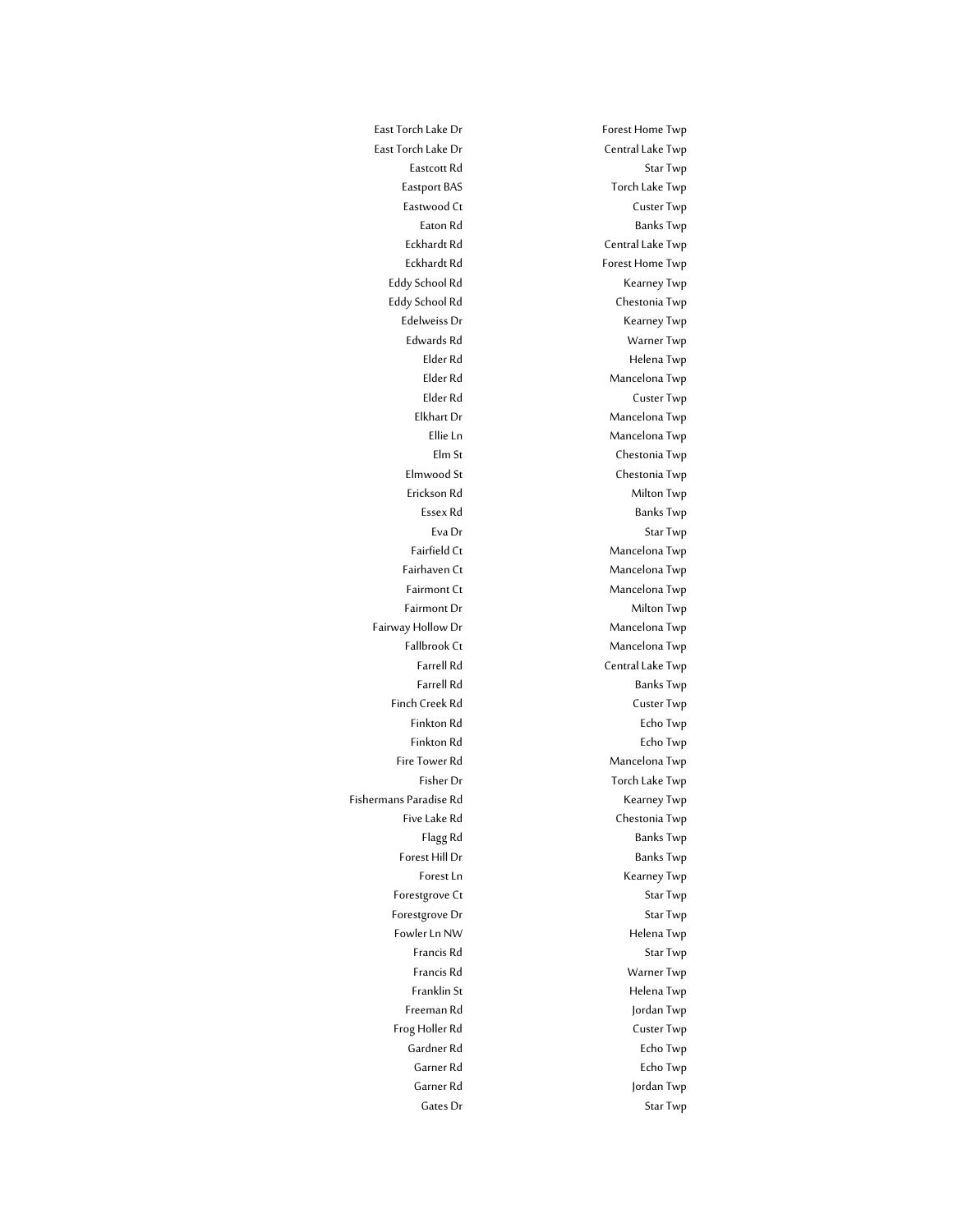Gibbard Rd Echo Twp Giem Rd Warner Twp Giem Rd Warner Twp Gildas Rd Custer Twp Glenbush Ct Mancelona Twp Glenridge Dr Mancelona Twp Glenwood Dr Mancelona Twp Golden Beach Dr Torch Lake Twp Golfview Dr Mancelona Twp Golfview Rd Kearney Twp Gormey Rd Warner Twp Graham Rd Echo Twp Graham Rd Kearney Twp Grange Hall Rd Custer Twp Grass Lake Rd **Forest Home Twp** Grass River Rd **Custer Twp** Grassmere Ct Mancelona Twp Green River Rd Chestonia Twp Green St **Mancelona** Twp Green St Helena Twp Greenleaf Dr Mancelona Twp Gregory Ln Forest Home Twp Gretel St Custer Twp Grindelwald Dr Custer Twp Harvey Rd Chestonia Twp Harwood Cir Star Twp Harwood Cir **Mancelona Twp** Hauschen Ln Custer Twp Heatherton Cir Mancelona Twp Heideldorf Dr Custer Twp Hejhal Rd Jordan Twp Helena Rd **Helena Twp** Helena Rd Helena Twp Hemstreet Rd Forest Home Twp Herrman Rd Elk Rapids Twp Hickin Rd Milton Twp Highland Dr Star Twp Hillandale Cir Star Twp Hillman Rd Banks Twp Hilltop Dr Milton Twp Hilltop Dr Kearney Twp Hilltop Dr Banks Twp Hillview Dr Star Twp Hjelte Rd Torch Lake Twp Holbrook Ct Mancelona Twp Holiday Ln **Milton Twp** 

Gorham Beach Rd Forest Home Twp Grass River Natural Area Rd **Helena Twp** Graves Crossing Rd
and Twp
and Twp
and Twp
and Twp
and Twp
and Twp
and Twp
and Twp
and Twp
and Twp
and Twp
and Twp
and Twp
and Twp
and Twp
and Twp
and Twp
and Twp
and Twp
and Twp
and Twp
and Twp
and Twp
and Twp
and Twp
and Greenwood School Rd Central Lake Twp Grindle Strause Dr **Custer Twp** Hansel Strause Dr W Custer Twp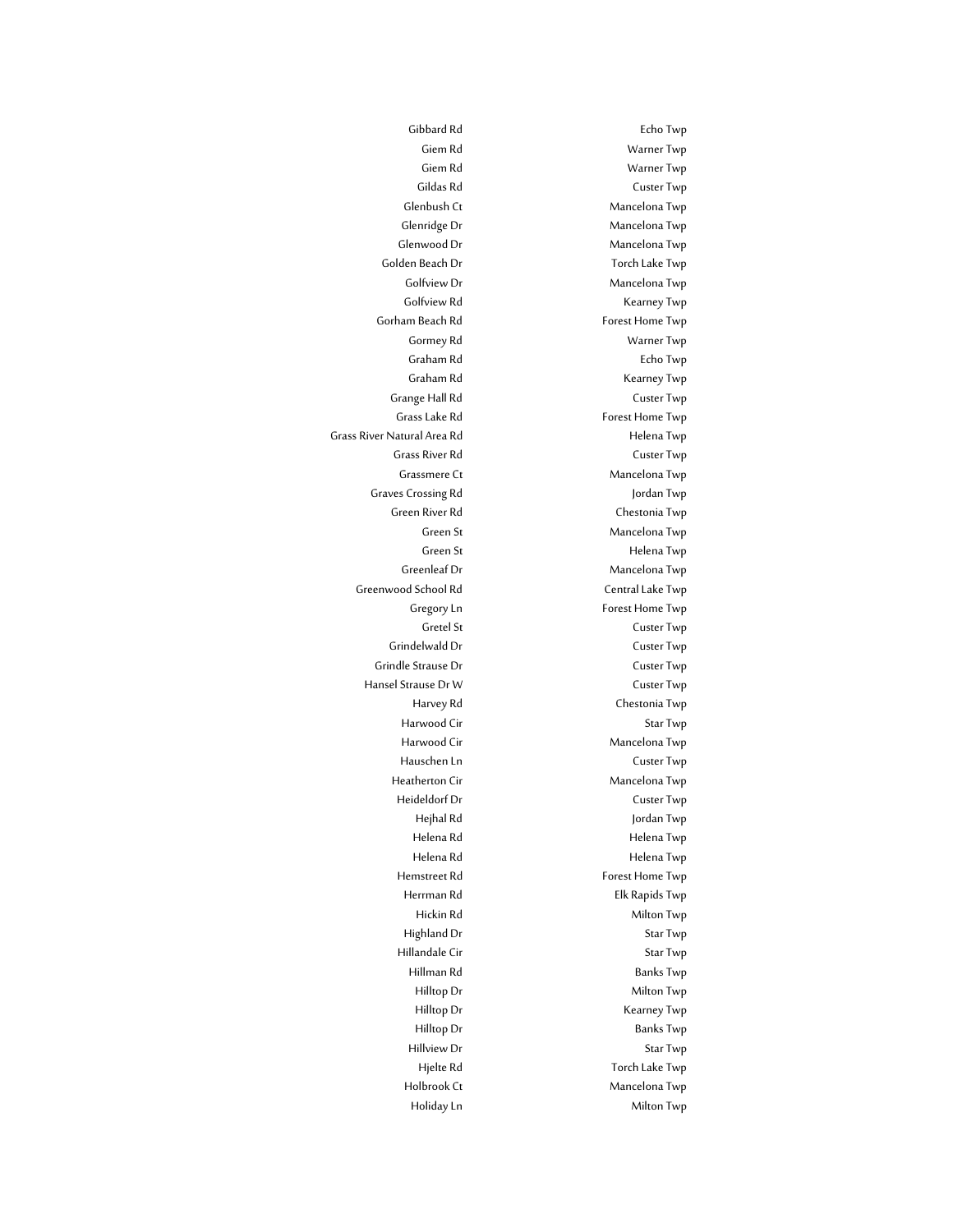Hollyglen Dr Mancelona Twp Hollyhill Dr Mancelona Twp Hoopfer Rd Milton Twp Houghton Rd Central Lake Twp Hoy Dewey Dr Forest Home Twp Indian Rd Milton Twp Indian Rd Elk Rapids Twp Inwood Cir Elk Rapids Twp Joe Marks Trl Milton Twp Johnson Rd<br>
Mancelona Twp Jolliffe Rd Banks Twp Jones Rd
Milton Twp
Milton Twp
Milton Twp
Milton Twp
Milton Twp
Milton Twp
Milton Twp
Milton Twp
Milton Twp
Milton Twp
Milton Twp
Milton Twp
Milton Twp
Milton Twp
Milton Twp
Milton Twp
Milton Twp
Milton Twp
Milton Twp
Milt Jordan River Rd Star Twp Jordan River Rd Warner Twp Kidder Rd **Echo Twp** Kiel Rd<br>
Mancelona Twp Kiessel Rd<br>
Central Lake Twp Kitchen Rd Star Twp Kladder Rd<br>
Kearney Twp Klooster Rd Banks Twp Kluft St Custer Twp Knipe Rd Central Lake Twp Korr Rd<br>
Mancelona Twp Korr Rd Mancelona Twp Korthase Rd<br>
Jordan Twp Korthase Rd Warner Twp Kramer Rd **Echo Twp** Kregula Rd Chestonia Twp Kregula Rd<br>
Star Twp Kresnak Rd Mancelona Twp Kruger Rd **Torch Lake Twp** Lake Ave Milton Twp Lake Dr Central Lake Twp Lake St Central Lake Twp Lake St Mancelona Twp Lake St Torch Lake Twp Lakeshore Dr Banks Twp Lakeshore Rd Elk Rapids Twp Lakeside Dr Forest Home Twp Lakeview Ln Banks Twp Lakeview Rd<br>
Elk Rapids Twp Laming Cir **Star Twp** Landdin Rd Jordan Twp Larkspur Dr Mancelona Twp Lee Derrer Rd Mancelona Twp

Holiday Shores Rd Forest Home Twp Honey Hollow Rd **Forest Home Twp** Intermediate Lake Rd Central Lake Twp Intermediate Lake Rd **Kearney Twp** John R Rodger Rd Forest Home Twp Klaffen Strasse Dr Custer Twp Lake Of The Woods Rd Custer Twp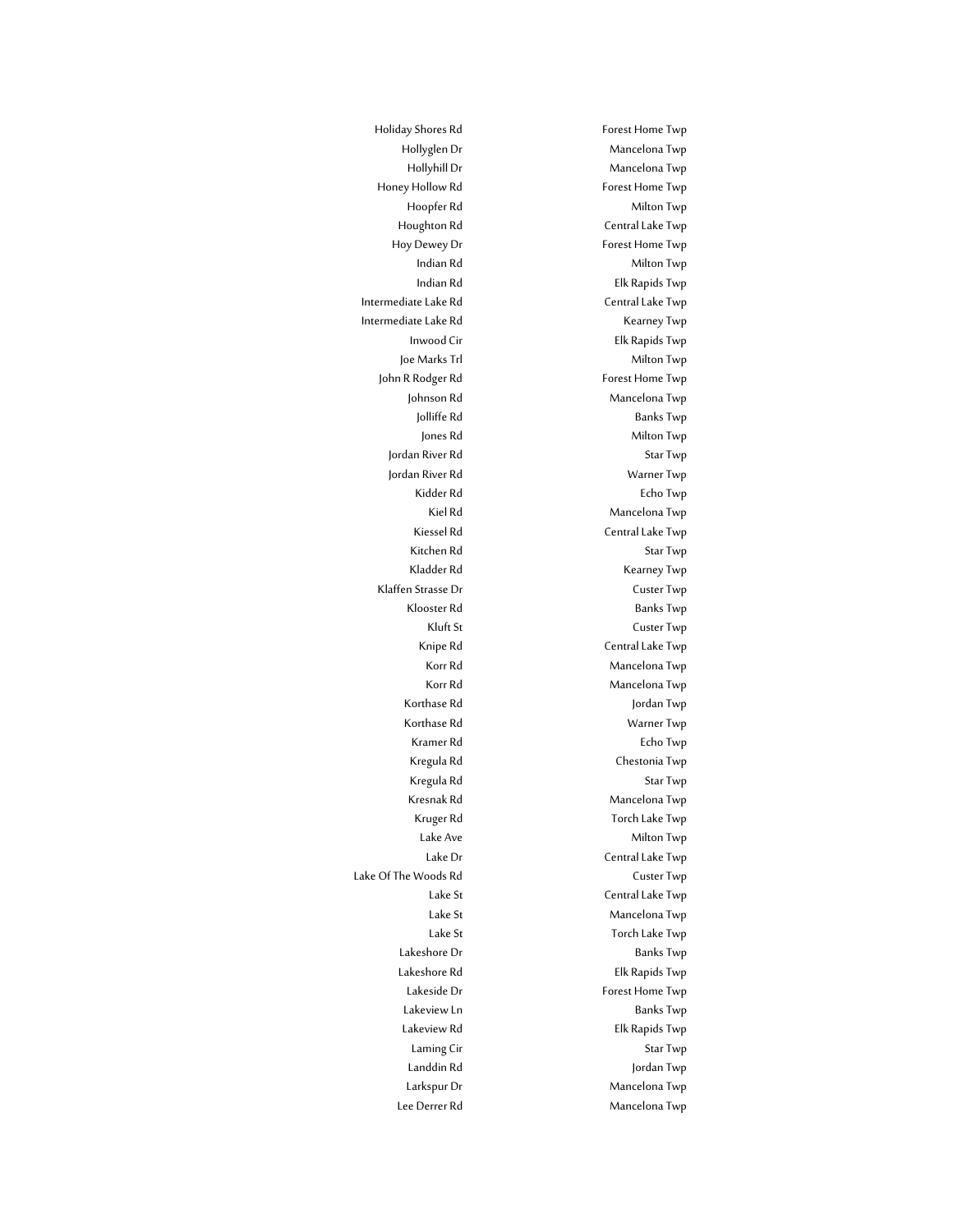Leonard Rd Custer Twp Lessard Ln<br>
Forest Home Twp Lessard Rd
Forest Home Twp **Forest** Home Twp **Forest** Lewin Rd
Forest Home Twp Lewis Rd Echo Twp Lime Lake Rd Banks Twp Lone Tree Point Ln<br>
Helena Twp Lord Rd Banks Twp Lore Ln Banks Twp Lore Rd Torch Lake Twp Lynn Rd<br>Forest Home Twp MacKenzie Dr Milton Twp Mackinac Trl **Custer Twp** Mackinac Trl Mancelona Twp Manglos Rd Warner Twp Manistee Heights Dr Star Twp Manistee Heights Dr Mancelona Twp Manitou Trl **The Twing Contract Contract To Torch Lake Twp** Manley Rd **Helena Twp** Maple Ave Mancelona Twp Maple Ave Chestonia Twp Maple Hill Rd Banks Twp Maple St Warner Twp Maple St Star Twp Mapleview Dr **Central Lake Twp** Maplewood Cir Star Twp Maplewood Ct Star Twp Marion Center Rd
Banks Twp
Banks Twp
Banks Twp
Banks Twp
Banks Twp
Banks Twp
Banks Twp
Banks Twp
Banks Twp
Banks Twp
Banks Twp
Banks Twp
Banks Twp
Banks Twp
Banks Twp
Banks Twp
Banks Twp
Banks Twp
Banks Twp
Banks Twp
Banks Marker Rd Warner Twp Maromir Ct **Kearney Twp** Marvon Rd Jordan Twp Matterhorn Ln<br>
Kearney Twp McElroy Rd Banks Twp McGinnis Rd Chestonia Twp McKinney Rd **Kearney Twp** McLachlan Rd **Torch Lake Twp** McLellan Rd Forest Home Twp McPherson Rd **Helena** Twp Meadow Ln Forest Home Twp Meadowview Rd Kearney Twp Meadowview Trl **Kearney Twp** Meggison Rd Central Lake Twp Mels Rd Mancelona Twp Merchant Rd
Milton Twp
Milton Twp
Milton Twp
Milton Twp
Milton Twp
Milton Twp
Milton Twp
Milton Twp
Milton Twp
Milton Twp
Milton Twp
Milton Twp
Milton Twp
Milton Twp
Milton Twp
Milton Twp
Milton Twp
Milton Twp
Milton Twp
M Merrimac Rd Mancelona Twp Merrimon Ct Mancelona Twp Michigan Ave Mancelona Twp Michigan Trl **Torch Lake Twp** Mile Point Dr Central Lake Twp Miles Rd Echo Twp Miller Rd Milton Twp Mills Dr Star Twp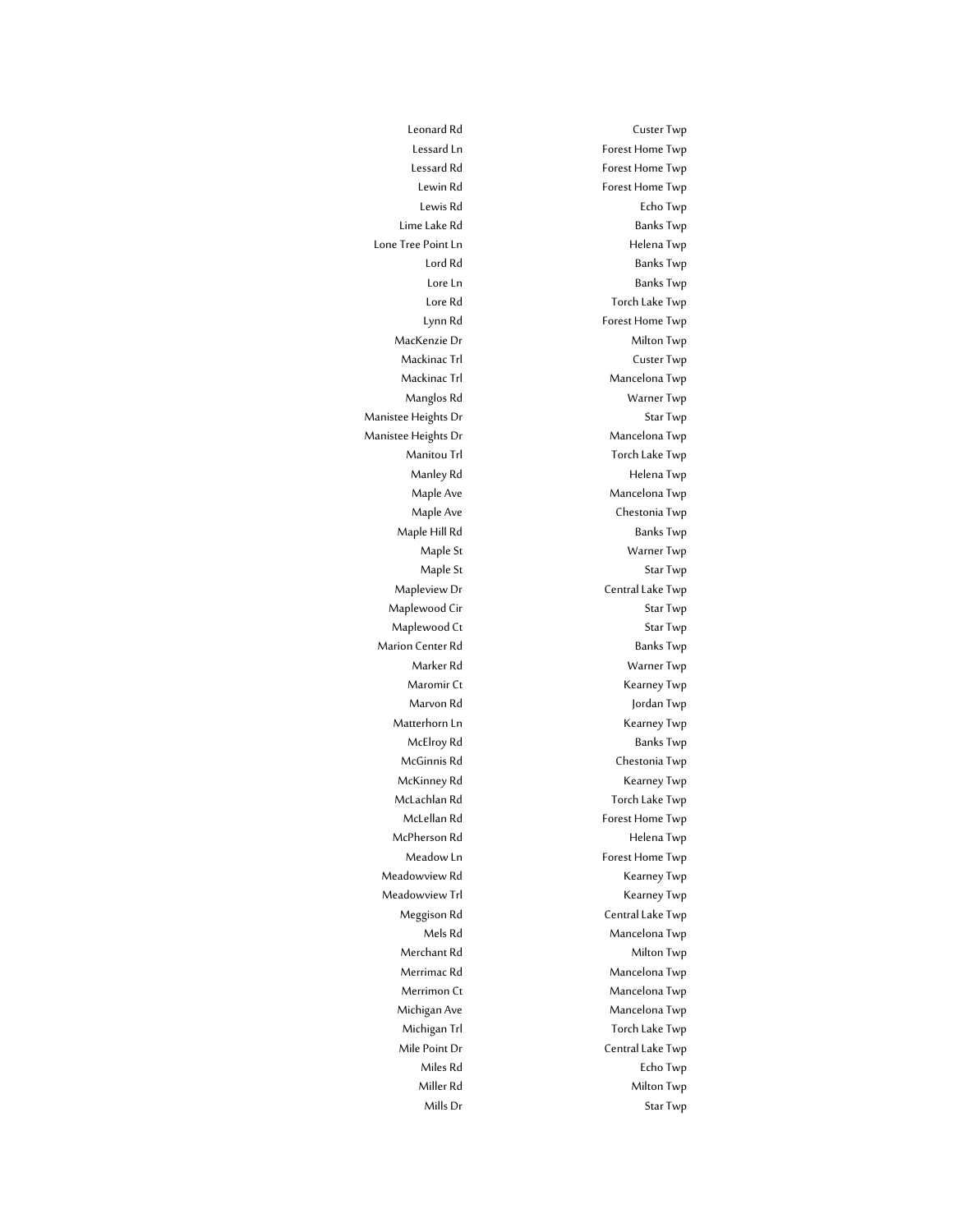Miniway Dr Star Twp Minne Wa Wa St **Central Lake Twp** Minzey Rd Mancelona Twp Minzey Rd Mancelona Twp Miracle St Milton Twp Misty Ct Star Twp Mistymorn Cir Star Twp Mistymorn Ct Star Twp Mitchell Rd Central Lake Twp Mitchell Rd Banks Twp Mohrmann Rd Central Lake Twp Montgomery Rd Kearney Twp Montrose Dr **Mancelona** Twp Mor Len Dr Milton Twp Morris Rd Jordan Twp Mosher Rd
Forest Home Twp

Forest Home Twp

Two Sherike Two Two Sherike Two Two Sherike Two Sherike Two Sherike Two Sherike Two Sherike Two Sherike Two Sherike Two Sherike Two Sherike Two Sherike Two Sherike Two Sherike T Moulton Rd **Torch Lake Twp** Mount Bliss Rd Jordan Twp Mount Bliss Rd Echo Twp Muckle Rd **Echo Twp** Muckle Rd Central Lake Twp Murphy Rd **Echo Twp** Murray Rd
Burray Rd
and Twp
and Twp
and Twp
and Twp
and Twp
and Twp
and Twp
and Twp
and Twp
and Twp
and Twp
and Twp
and Twp
and Twp
and Twp
and Twp
and Twp
and Twp
and Twp
and Twp
and Twp
and Twp
and Twp
and Twp
and Twp
an Musser Rd Mancelona Twp Musser Rd Mancelona Twp Nemec Rd **Torch Lake Twp** Nichols Rd Torch Lake Twp North Dennis Rd<br>Banks Twp North Lake St Helena Twp North Limits St Mancelona Twp North St Central Lake Twp North St Chestonia Twp Northlakes Rd Kearney Twp Northover Cir Star Twp Northover Dr Star Twp Northridge Dr Mancelona Twp Northway Dr Star Twp Norton Rd
Book Contains the Echo Twp
Book Contains the Echo Twp
Book Contains the Echo Twp
Book Contains the Echo Twp
Book Contains the Echo Twp
Book Contains the Echo Twp
Book Contains the Echo Twp
Book Contains the Echo Norway Dr Star Twp Nothstine Rd<br>
Mancelona Twp O Dell Rd
Milton Twp
Milton Twp
Milton Twp
Milton Twp
Milton Twp
Milton Twp
Milton Twp
Milton Twp
Milton Twp
Milton Twp
Milton Twp
Milton Twp
Milton Twp
Milton Twp
Milton Twp
Milton Twp
Milton Twp
Milton Twp
Milton Twp
Mil Oak Dr Elk Rapids Twp Oak St **Helena Twp** Obervalden Dr Custer Twp Ojibway Trl Torch Lake Twp Old 620 Rd<br>
Chestonia Twp Old Alba Rd Star Twp

Mohrmann Bridge Rd Central Lake Twp North Bayshore Dr Elk Rapids Twp North Crooked Lake Rd Mancelona Twp North Obervalden Dr Custer Twp Ogletree Creek Rd Central Lake Twp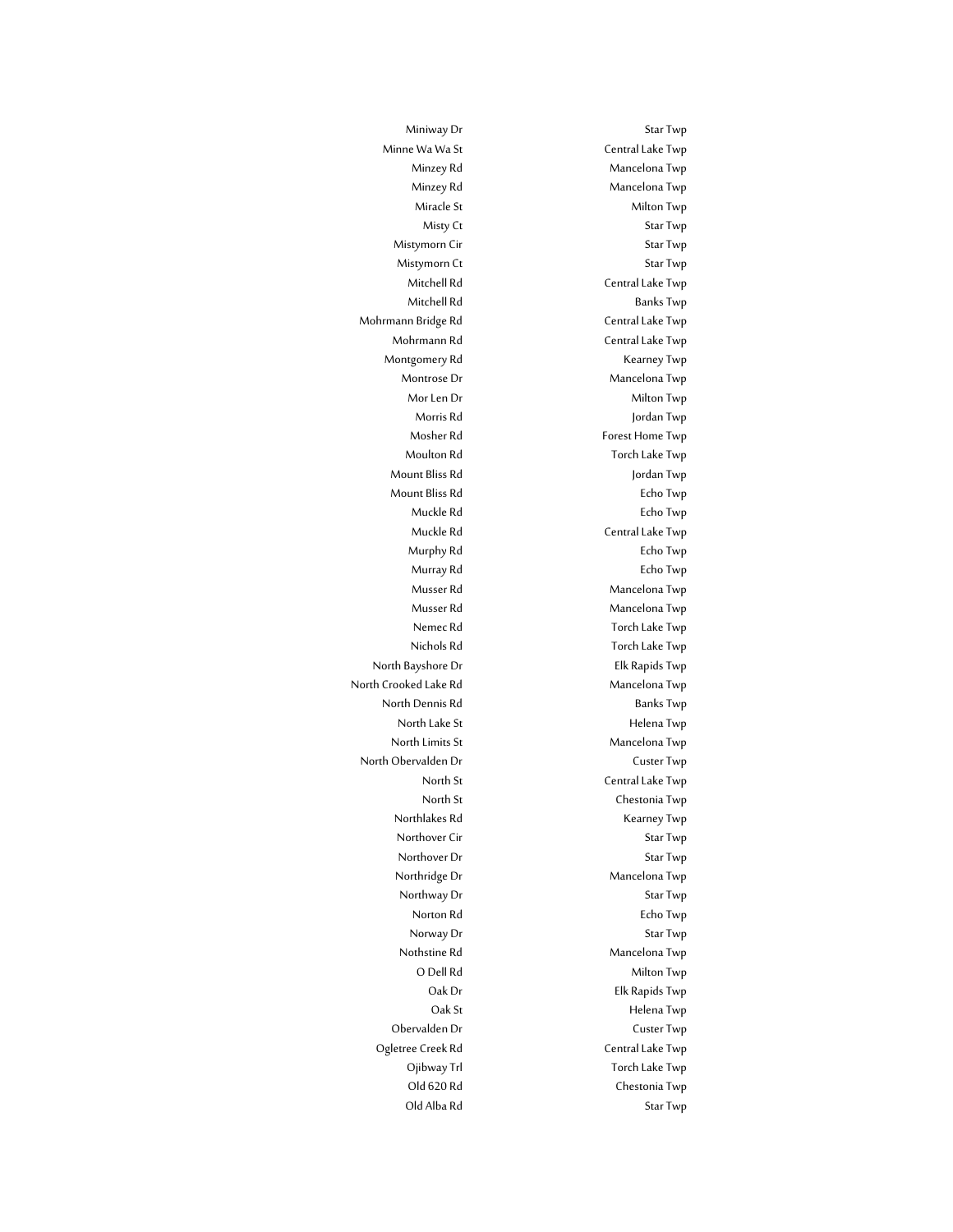Old Lake Harold Rd Mancelona Twp Old Park Rd Torch Lake Twp Old State Rd **Central Lake Twp** Old State Rd
Echo Twp
Bold State Rd
Echo Twp
Bold State Rd
Echo Twp
Bold State Rd
Echo Twp
Bold State Rd
Echo Twp
Bold State Rd
Echo Twp
Bold State Rd
Echo Twp
Bold State Rd
Echo Twp
Bold State Rd
Echo Twp
Bold State Rd
Ec Old State Rd Jordan Twp Old Torch Lake Dr Forest Home Twp Old US 131 Warner Twp Openo Rd Kearney Twp Orchard Dr Milton Twp Orchard Hill Rd
Forest Home Twp
Book and Hill Rd
Forest Home Twp
Book and Hill Rd
Forest Home Twp
Book and Hill Rd
Twp
and Hill Rd
Twp
and Hill Rd
Twp
and Hill Rd
Twp
and Hill Rd
Twp
and Hill Rd
Twp
and Hill Rd
Twp
and Hil Orchard Valley Dr Star Twp Oslund Rd Chestonia Twp Oslund Rd<br>
Kearney Twp Ottawa Dr Torch Lake Twp Paige Rd **Helena Twp** Park Ave Mancelona Twp Park Ln Kearney Twp Park Rd **Echo Twp** Park St Helena Twp Park Trl Custer Twp Parkridge Dr Mancelona Twp Patterson Rd Star Twp Pearl St Torch Lake Twp Pearl St Star Twp Peebles Rd Banks Twp Pencil Lake Rd Star Twp Penny Bridge Rd Star Twp Penny Bridge Rd Chestonia Twp Pere Marquette St **Helena Twp** Pesek Rd **Echo Twp** Pesek Rd Echo Twp Pesek Rd Jordan Twp Peterson Rd
Beterson Rd
Beter Twp

Reterson Rd
Beter Twp

Reterson Rd

Reterson Rd

Reterson Rd

Reterson Rd

Reterson Rd

Reterson Rd

Reterson Rd

Reterson Rd

Reterson Rd  $\frac{1}{2}$ Pine Run Dr Star Twp Pine Tree Ln Milton Twp Pinecreek Dr Star Twp Pinecrest Ct Star Twp Pinecrest Dr Star Twp Pinedale Dr Star Twp Pinegrove Dr Star Twp Pinehurst Dr Star Twp Pineridge Ct Star Twp Pineridge Dr Star Twp Pinevalley Dr Star Twp Pineview Dr Mancelona Twp Pineview Dr Star Twp Pineway Dr Star Twp Pinnell Rd
Forest Home Twp
Forest Home Twp
Binnell
Rd
<sub>Forest</sub> Home Twp
<sub>Forest</sub> Pleasant Hill Rd Banks Twp Pleasant Ridge Dr Mancelona Twp Pleasant Ridge Dr Mancelona Twp

Old Dixie Hwy Banks Twp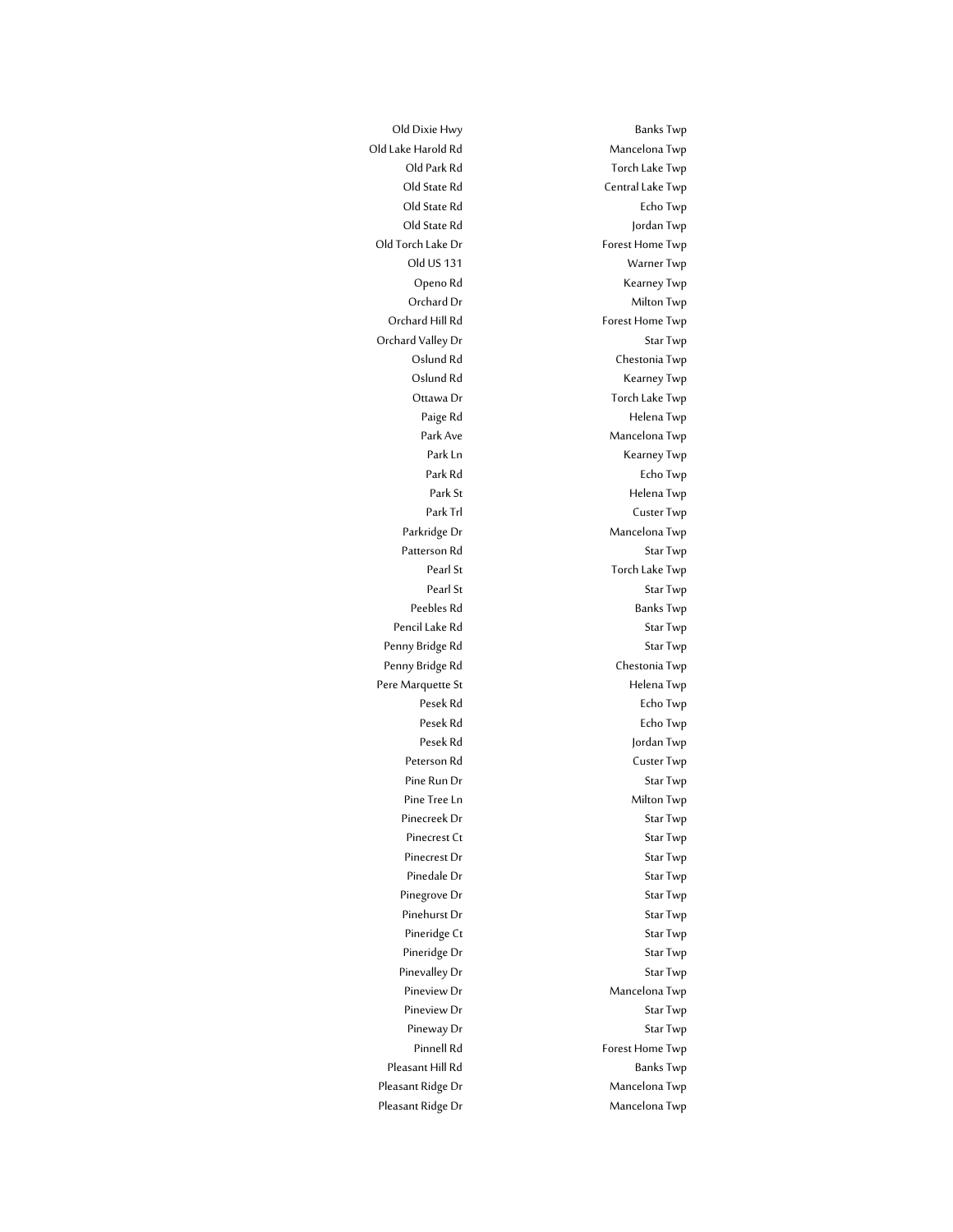Pleasant St **Helena Twp** Ponderosa Dr Star Twp Postlewait Rd Mancelona Twp Pottawottamie Trl **The Community Community** Torch Lake Twp Potts Rd Banks Twp Powell Rd Milton Twp Premore Rd Banks Twp Primrose Rd Star Twp Prospect St Torch Lake Twp Public Dock Rd Torch Lake Twp Puroll Rd Warner Twp Quail St Milton Twp Quarter Line Rd Milton Twp Quin Sig A Mond Ln Central Lake Twp Rainbow Ln Star Twp Rainey Hills Rd **Jordan Twp** Ray St Warner Twp Recreation Point Rd Forest Home Twp Redwing Ct Mancelona Twp Renwick Cir Star Twp Renwick Cir **Mancelona** Twp Rex Beach Rd Banks Twp Rex Terrace Rd Milton Twp Richadson Rd<br>
Star Twp Richadson Rd Chestonia Twp Richardson Rd<br>Banks Twp Ricksgers Rd Custer Twp Ridge Rd **Milton Twp** Ringler Rd Milton Twp Ritt Rd
Kearney Twp **Kearney Twp** River Ridge Dr **Custer Twp** Robbins St Mancelona Twp Roberts Rd Central Lake Twp Roberts Rd<br>
Mancelona Twp Robinson Rd Forest Home Twp Robinwood Dr Mancelona Twp Rockery School Rd Jordan Twp Rubingh Rd Banks Twp Rushton Rd Central Lake Twp Rushton Rd<br>Banks Twp Rusnell Rd Star Twp Saint Johns Rd Jordan Twp Sand Hill Rd Star Twp Sand Lake Rd Mancelona Twp Sandlewood Cir Star Twp Sandy Ln Forest Home Twp Satterly Lake Rd
Satterly Lake Rd
Satterly Lake Rd
Satterly
Lake Rd
Satterly
Lake Rd
Satterly
Lake Rd
Satterly
Lake Rd
Satterly
Lake Rd
Satterly
Lake Rd
Satterly
Lake Rd
Satterly
Lake Rd
Satterly
Lake Rd
Satterly
Lake Rd
S Satterly Lake Rd Mancelona Twp Schaffen Strasse Dr Custer Twp Scholl Rd Mancelona Twp Schoolcraft Rd Kearney Twp Schreck Ln<br>
Kearney Twp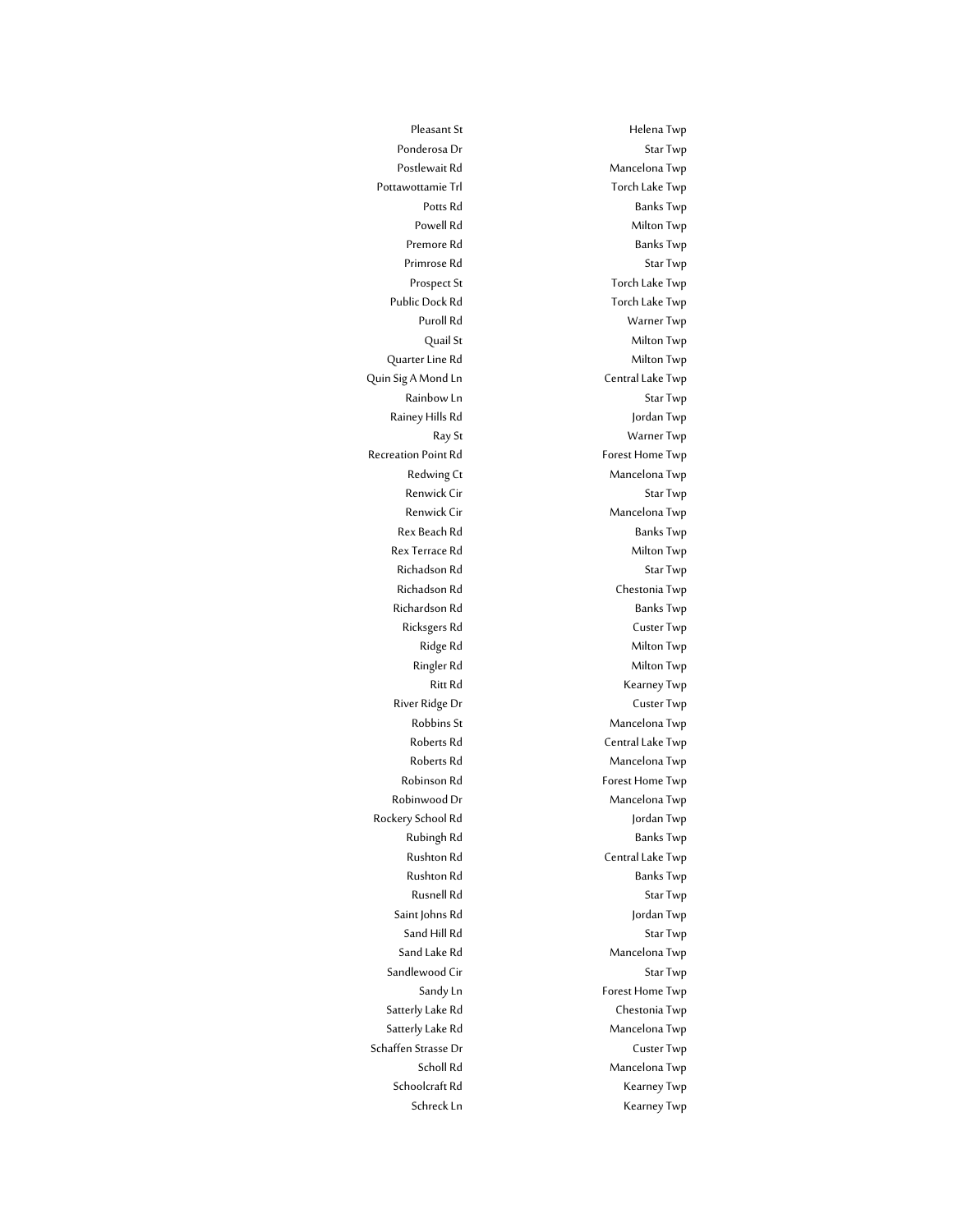Schroeder Rd **Echo Twp** Schuler Rd
Milton Twp
Milton Twp
Milton Twp
Schuler Rd
Milton Twp
Milton Twp
Milton Twp
Schuler Rd
Milton Twp
Schuler Rd
Milton Twp
Schuler Rd
Milton Twp
Schuler Rd
Milton Twp
Schuler Rd
Milton Twp
Schuler Rd
Milton Twp
Sc Schuss Mountain Dr **Custer Twp** Schuss Mountain Ln Custer Twp Schuss Mountain Rd Kearney Twp Schuss Mountain Rd **Custer Twp** Schutzen Ln Custer Twp Schweigen Dr Forest Home Twp Scofield Rd
Echo Twp
Bcofield Rd
Echo Twp
Bcofield Rd
Echo Twp
Bcofield Rd
Echo Twp
Bcofield Rd
Echo Twp
Bcofield Rd
Echo Twp
Bcofield Rd
Echo Twp
Bcofield Rd
Echo Twp
Bcofield Rd
Echo Twp
Bcofield Rd
Echo Twp
Bcofield Rd Scott Rd
Banks Twp
Banks Twp
Banks Twp
Banks Twp
Banks Twp
Banks Twp
Banks Twp
Banks Twp
Banks Twp
Banks Twp
Banks Twp
Banks Twp
Banks Twp
Banks Twp
Banks Twp
Banks Twp
Banks Twp
Banks Twp
Banks Twp
Banks Twp
Banks Twp
Ban Scott Rd Echo Twp Servers Dr Torch Lake Twp Severance Ave Milton Twp Shadyhurst Ct Star Twp Shadynook Rd Central Lake Twp Shadyshore Pkwy Star Twp Shadyside Ct **Mancelona** Twp Shanty Creek Rd Custer Twp Shanty Creek Rd Kearney Twp Shinn Dr Chestonia Twp Shooks Rd Central Lake Twp Shorewood Ct **Mancelona** Twp Shorewood Dr Mancelona Twp Simmons Bluff Dr Banks Twp Simons Rd Echo Twp Simpson Rd Custer Twp Simpson Rd Mancelona Twp Sinclair Rd Banks Twp Sisson Rd Central Lake Twp Six Mile Lake Rd Banks Twp Six Mile Lake Rd **Echo Twp** Ski Run Rd Mancelona Twp Skinkle Rd **Echo Twp** Skinkle Rd **Kearney Twp** Skinner Rd Banks Twp Skitrails Ct Star Twp Skyline Dr Banks Twp Skytrails Cir Mancelona Twp Skytrails Dr Star Twp Slough Rd Banks Twp Smalley St **Helena Twp** Smith Lake Rd **Custer Twp** Smith Rd Chestonia Twp Snowcrest Trl Star Twp Snowflake Rd
Forest Home Twp
Snowflake Rd
Snow Forest Home Twp
Snow Forest Home Twp
Snow Forest Home Twp
Snow Forest Home Twp
Snow flate Rd
Snow flate Rd
Snow flate Rd
Snow flate Rd
Snow flate Rd
Snow flate Rd
Snow flate R Snowridge Dr Snowridge Dr Star Twp Snowridge Trl Snowridge Trl Star Twp Snowridge Trl Snowridge Trl Star Twp Soderquist Rd
annual Contract Mancelona Twp
Soderquist Rd
annual Contract Mancelona Twp
Soderquist Rd
Soder annual Contract Mancelona Twp
annual Contract Mancelona Twp
annual Contract Mancelona Twp
annual Contract Mancelon South Bayshore Dr **Elk Rapids Twp** South Dennis Rd Banks Twp South Lake St **Helena** Twp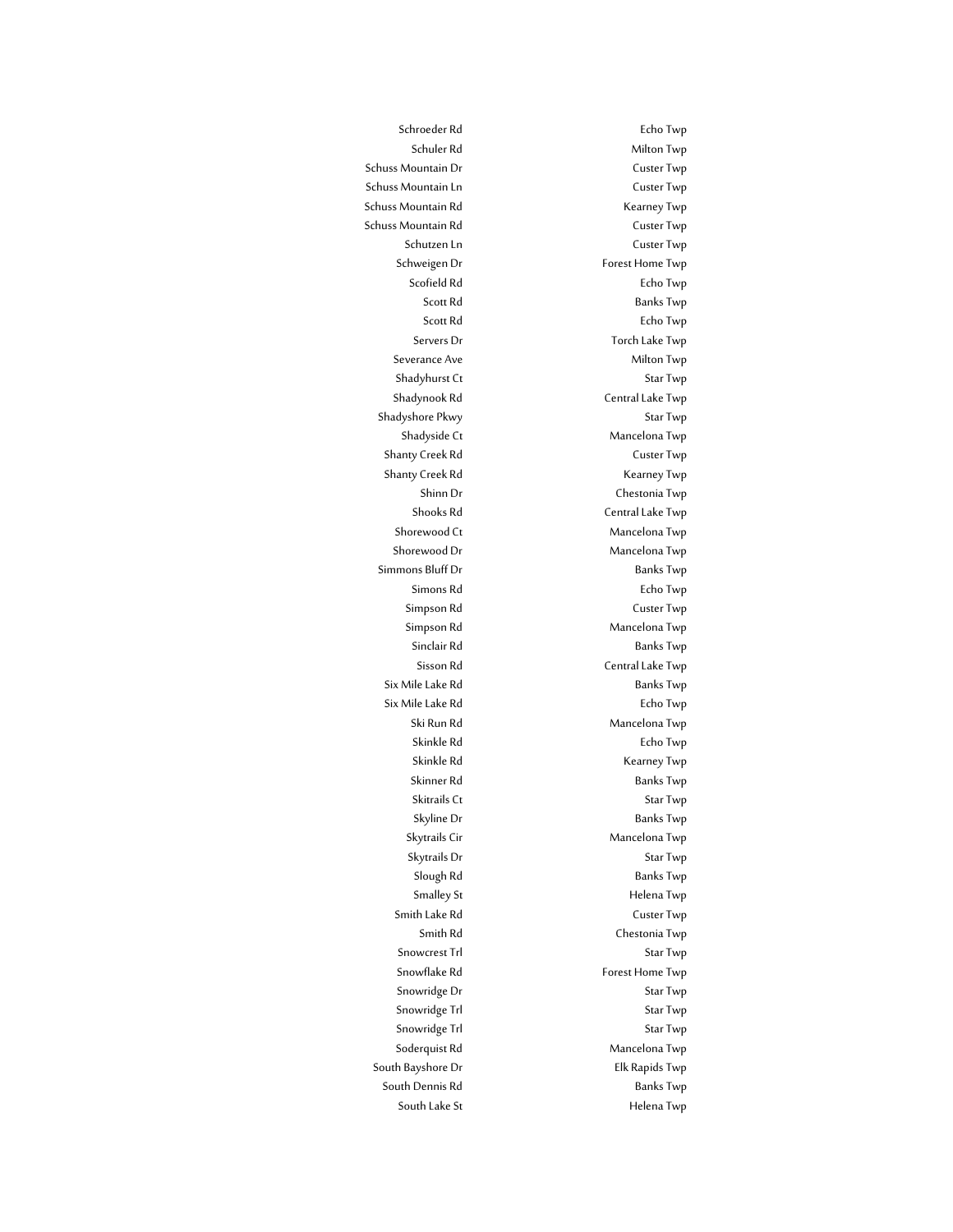South St Central Lake Twp Southview Rd Kearney Twp Southwood Dr Mancelona Twp Springdale Cir Springdale Cir Star Twp Springdale Dr Star Twp Springside Dr Mancelona Twp Sprucedale Cir Star Twp Staceywood Cir Custer Twp Stallman Rd Milton Twp Stanek Rd Jordan Twp State St **Central Lake Twp** Steiner Rd
Forest Home Twp
Steiner Rd
<sub>Forest</sub> Home Twp
<sub>Forest</sub> Stone Circle Dr Torch Lake Twp Stover Pond Rd Kearney Twp Stover Rd **Kearney Twp** Sugarbush Dr Torch Lake Twp Summerville Rd Central Lake Twp Sundown Ct Mancelona Twp Sunridge Dr Star Twp Sunset Hill Rd Central Lake Twp Sunset Shore Dr **Elk Rapids Twp** Sutter Ln Milton Twp Sutter Rd Milton Twp Swamp Rd **Helena Twp** Swamp Rd Custer Twp Sweet Rd Jordan Twp Tanglemere Rd Kearney Twp Tebo School Rd Warner Twp Terrace Ave **Elk Rapids** Twp Terrace Ave Central Lake Twp Terrace St **Helena** Twp Terreton Cir Star Twp Thierry Cir **Thierry Circle Twp** Thornton Dr Star Twp Thornton Dr Mancelona Twp Thumm Rd Warner Twp Timber Lake Dr **Elk Rapids Twp** Timberlane Dr Star Twp Toad Lake Rd Banks Twp Tobias Rd Star Twp Toby Rd Echo Twp Torch River Rd Milton Twp Torch View Dr **Torch Lake Twp** Torch View St **Milton Twp** Torreyhill Cir Star Twp Torreyhill Ct Star Twp Townline Rd
Elk Rapids Twp

Town Townview Dr **Mancelona** Twp Traverse Bay Rd Torch Lake Twp

Stoney Point Ave **Helena** Twp Tanne Valden Strausse Dr E Custer Twp Tanne Valden Strausse Dr W Custer Twp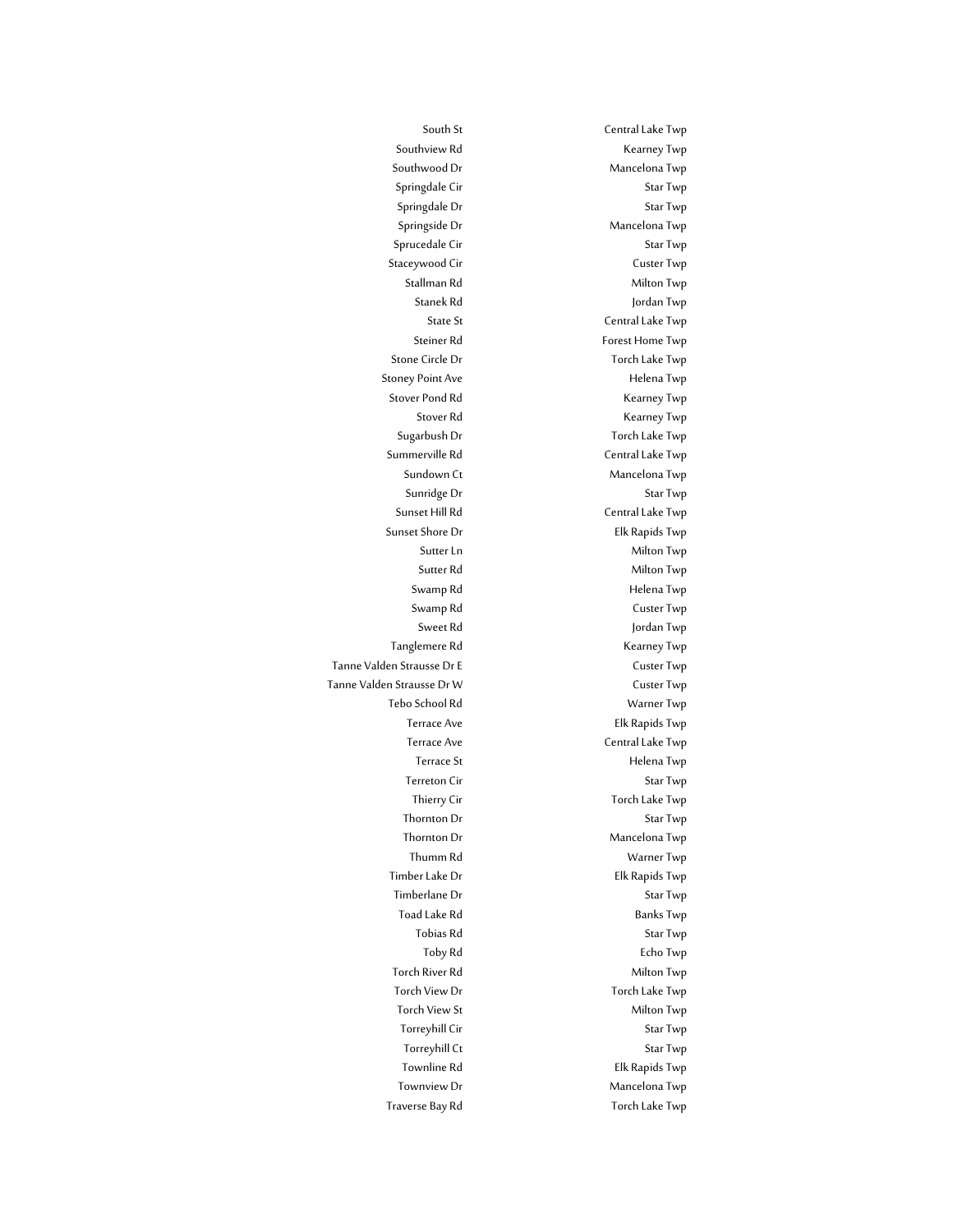Tremblay Rd Custer Twp Tucker Rd Star Twp Tunnel Rd Star Twp Turner Rd Star Twp Tyler Rd Custer Twp Tyler St Helena Twp Undervalden Dr Custer Twp Union St Helena Twp Valey View Ct **Kearney Twp** Valley Dr Banks Twp Valley Dr Custer Twp Valley Dr Kearney Twp Valley Rd Mancelona Twp Valley Rd **Kearney Twp** Valley St **Helena Twp** Valley View Ct **Milton Twp** Valley View Dr Star Twp Valley View Dr **Kearney Twp** Valleypark Dr Mancelona Twp Valleyridge Cir Star Twp Valleyview Dr Mancelona Twp Valleyway Dr Star Twp Vance Rd Echo Twp Vandermark Rd Forest Home Twp Vermeersch Rd Echo Twp Village Dr Custer Twp Wabash Ave Mancelona Twp Wahboos Trl **Elk Rapids Twp** Wak Wing Ln<br>
Central Lake Twp Walling Rd **Helena Twp** Walnut St Star Twp Waterford Dr Mancelona Twp Way Rd **Custer Twp** West Harbor Dr **Elk Rapids Twp** West Limits Rd Mancelona Twp Western Rd Milton Twp Westmonte Dr Star Twp Wetzel Lake Rd<br>
Mancelona Twp White Rd Warner Twp Wilamont Cir **Mancelona Twp** Mancelona Twp Wilderness Dr Mancelona Twp Wildmar Dr Mancelona Twp Wildwood Dr Star Twp Williams Dr **Elk Rapids Twp** 

Was Wa Gun Trl Torch Lake Twp Wasservalden Rd Custer Twp Wasservalden St and Two Custer Twp Webster Bridge Rd Jordan Twp West Intermediate Lake Dr Central Lake Twp West Torch Lake Dr Torch Lake Twp West Torch Lake Dr Milton Twp Whispering Pines Dr Mancelona Twp